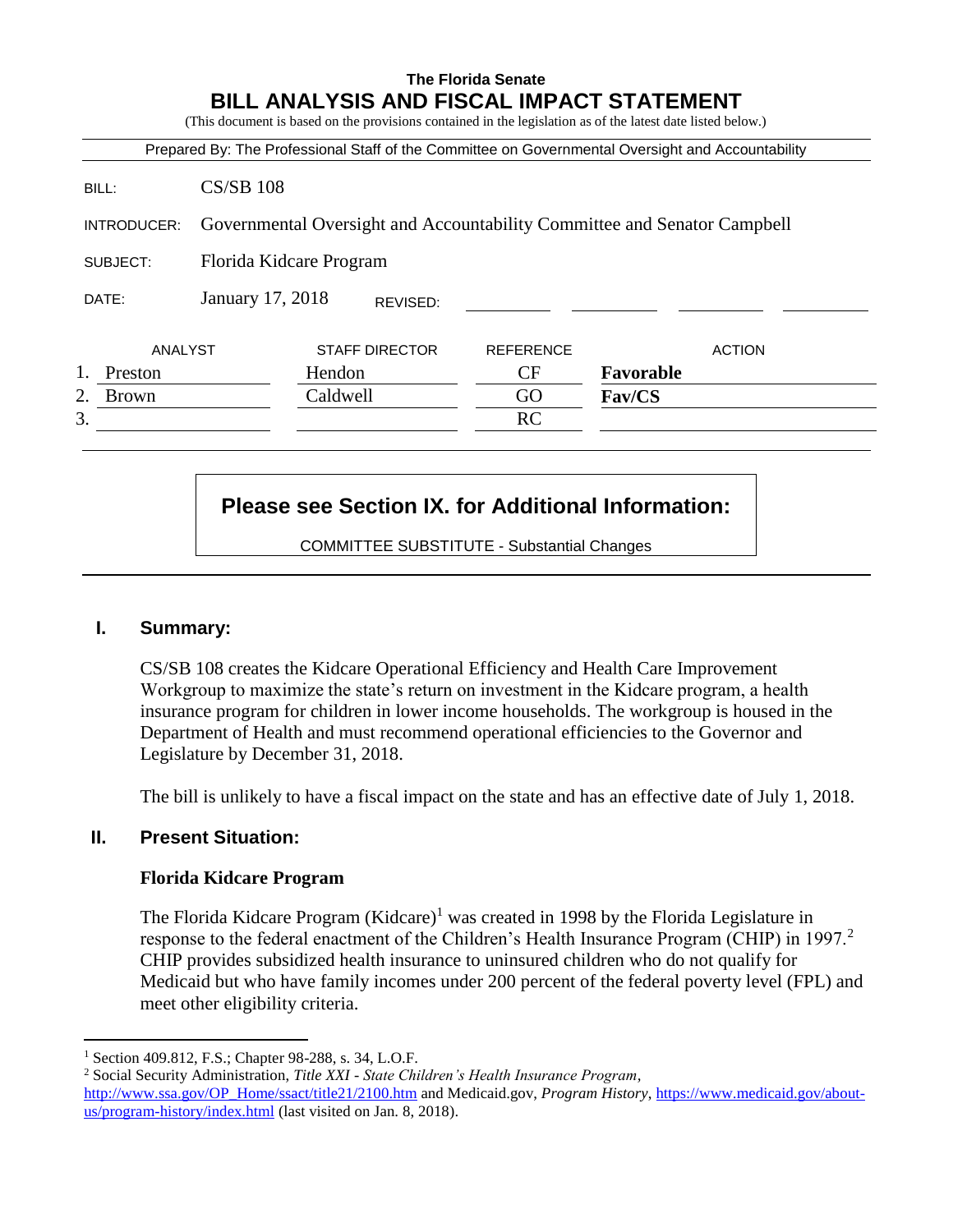The state statutory authority for Kidcare is found under part II of ch. 409, ss. 409.810 through 409.821, F.S.<sup>3</sup> Kidcare includes four operating components: Medicaid for children, Medikids, the Children's Medical Services Network (CMS Network), and the Florida Healthy Kids Corporation (FHKC).<sup>4</sup> Coverage for the non-Medicaid components are funded through Title XXI

of the federal Social Security Act. Title XIX of the Social Security Act (Medicaid), state funds, and family contributions also provide funding for the different components. Family contributions under the Title XXI component are based on family size, household incomes, and other eligibility factors. Families above the income limits for premium assistance or who are not otherwise eligible for premium assistance are offered the opportunity to participate in Kidcare at a non-subsidized rate (full pay). Currently, the income limit for premium assistance is 200 percent of the FPL.<sup>5</sup>

Several state agencies and the FHKC share responsibilities for Kidcare. The AHCA, the Department of Children and Families (DCF), the Department of Health (DOH), and the FHKC have specific duties under Kidcare, as detailed in part II of ch. 409, F.S. The DCF determines eligibility for Medicaid. The FHKC receives all Kidcare applications and screens for Medicaid eligibility and determines eligibility for all Title XXI programs, referring applications to the DCF, as appropriate, for a complete Medicaid determination.<sup>6</sup>

To enroll in Kidcare, families may apply online or use a paper application<sup>7</sup> that determines eligibility for multiple programs, including Medicaid and CHIP, for the entire family. Applications are available in English, Spanish, and Creole. Eligibility for premium assistance is determined first through electronic data matches with available databases or, in cases in which income cannot be verified electronically, through submission of current pay stubs, tax returns, or W-2 forms.

Section 409.818(2)(b), F.S., requires the DOH to chair a state-level Florida Kidcare coordinating council to review and make recommendations concerning the implementation and operation of the program. The coordinating council includes representatives from DOH, DCF, AHCA, FHKC, the Office of Insurance Regulation of the Financial Services Commission, local government, health insurers, health maintenance organizations, health care providers, families participating in the program, and organizations representing low-income families.

# **III. Effect of Proposed Changes:**

This bill creates as a task force the Kidcare Operational Efficiency and Health Care Improvement Workgroup (workgroup), to be administratively housed at the DOH.<sup>8</sup> The workgroup is established to maximize the return on investment of public funds and streamline and enhance the

 $\overline{a}$ <sup>3</sup> Section 409.810, F.S., provides that ss. 409.810-409.821, F.S., constitutes the Florida Kidcare Act.

<sup>4</sup> Section 409.813, F.S.

<sup>5</sup> Section 409.814, F.S.

<sup>6</sup> Section 409.818, F.S.

<sup>7</sup> *See* <https://www.healthykids.org/application/> (last visited on Jan. 8, 2018).

<sup>8</sup> Section 20.03(8), F.S., defines "committee" or "task force" as an advisory body created without specific statutory enactment for a time not to exceed 1 year or created by specific statutory enactment for a time not to exceed 3 years and appointed to study a specific problem and recommend a solution or policy alternative with respect to that problem. Its existence terminates upon the completion of its assignment.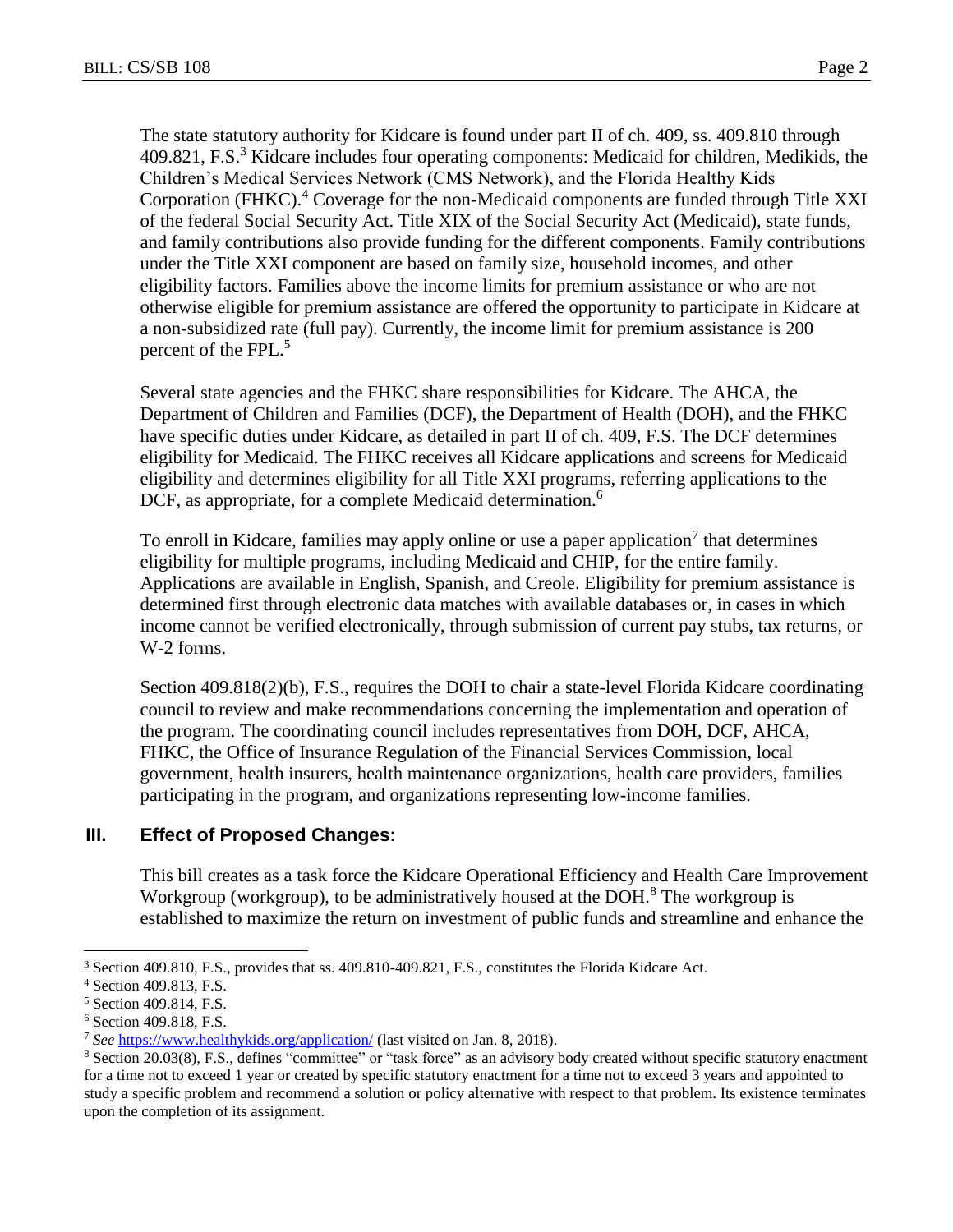operational efficiencies of Kidcare to provide improved health care services to children. Members of the workgroup serve on a voluntary basis.

The workgroup, to be convened and staffed by the FHKC, will consist of the following 12 members:

- The President of the Florida Chapter of the American Academy of Pediatrics or a designee.
- The State Health Officer or a designee.
- The Secretary of Health Care Administration or a designee with a background in children's health policy.
- The assistant secretary for child welfare of the DCF or a designee.
- A representative of directors of the FHKC.
- A representative of the Florida Association of Children's Hospitals, Inc.
- A representative of the Florida Covering Kids and Families Coalition.
- A representative of the Florida Association of Health Plans.
- A representative of the Florida Children's Council with a background in children's health policy.
- A representative of the Florida Dental Association.
- The Director of Children's Medical Services or a designee.
- A parent with a child in Florida Kidcare.
- A representative of the Florida Insurance Council.

The workgroup must:

- Research successful and innovative models to provide improved value and health care outcomes.
- Recommend ways to streamline and unify Kidcare to provide greater operational efficiencies, including as a single benefits package, a single set of performance measures, and a single third-party administrator.
- Provide necessary transition plans.
- Recommend any federal waivers for children's health care to the AHCA, which must obtain specific legislative authorization before seeking, applying for, accepting, or renewing the waiver.

The workgroup must submit a report on its findings and recommendations for streamlining Kidcare to the Governor, President of the Senate, and Speaker of the House of Representatives by December 31, 2018.

While the bill takes effect July 1, 2018, its provisions expire December 31, 2018.

### **IV. Constitutional Issues:**

A. Municipality/County Mandates Restrictions:

None.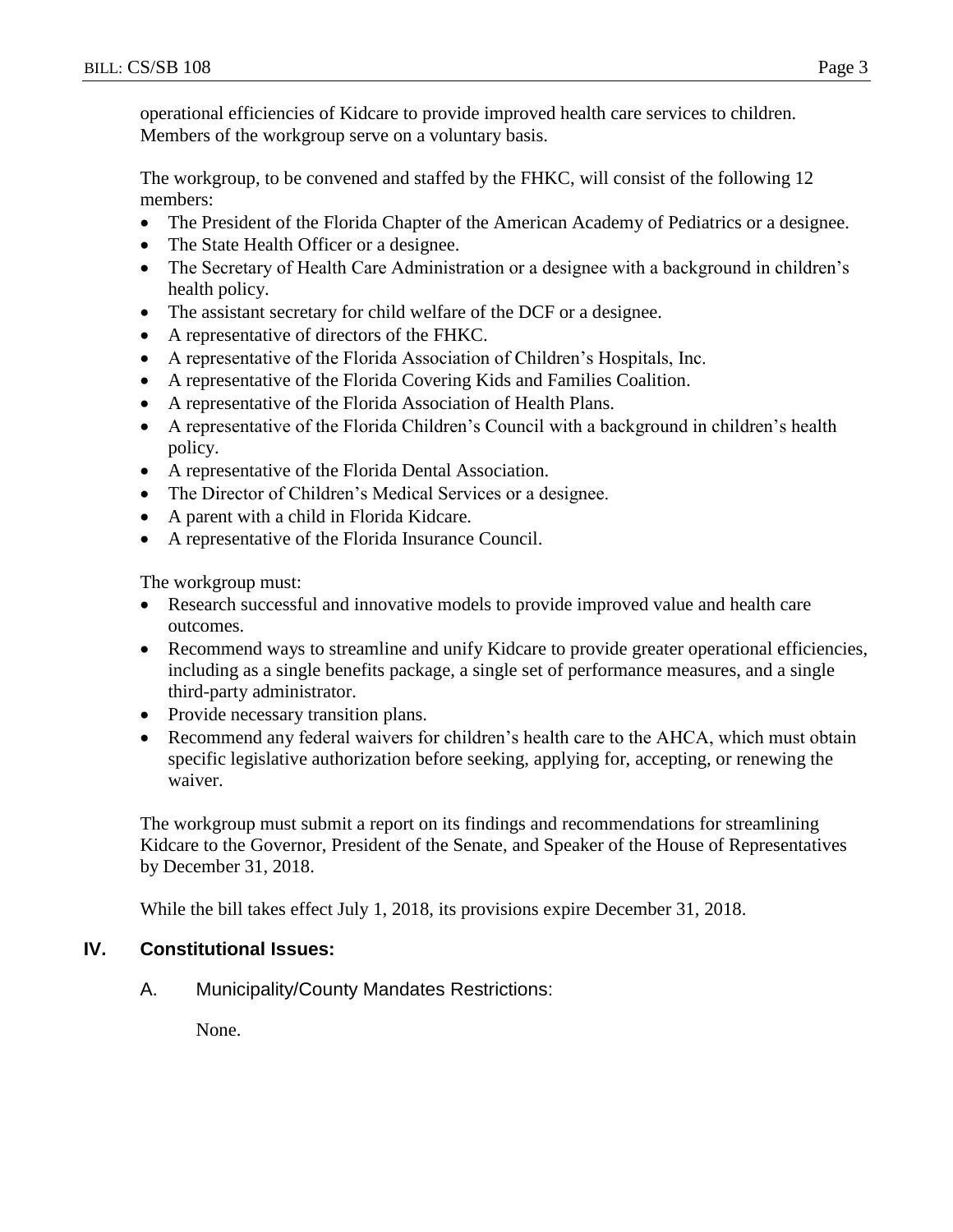### B. Public Records/Open Meetings Issues:

None.

C. Trust Funds Restrictions:

None.

# **V. Fiscal Impact Statement:**

A. Tax/Fee Issues:

None.

# B. Private Sector Impact:

None.

C. Government Sector Impact:

Any efficiencies recommended to and implemented by the DOH could reduce costs to the state.

The DOH indicates that although the task force would be housed within the DOH, the FHKC must convene and staff the task force. Therefore, the DOH does not expect a fiscal impact.<sup>9</sup>

# **VI. Technical Deficiencies:**

None.

### **VII. Related Issues:**

None.

 $\overline{a}$ 

### **VIII. Statutes Affected:**

This bill creates an undesignated section of law.

### **IX. Additional Information:**

A. Committee Substitute – Statement of Substantial Changes: (Summarizing differences between the Committee Substitute and the prior version of the bill.)

**CS by Governmental Oversight and Accountability on January 16, 2018:** The CS adds to the list of persons and entities required to serve on the Kidcare Operational Efficiency and Health Care Improvement Workgroup a representative of the Florida Insurance Council.

<sup>9</sup> Florida Department of Health, *2018 Legislative Bill Analysis* (Aug. 15, 2017).